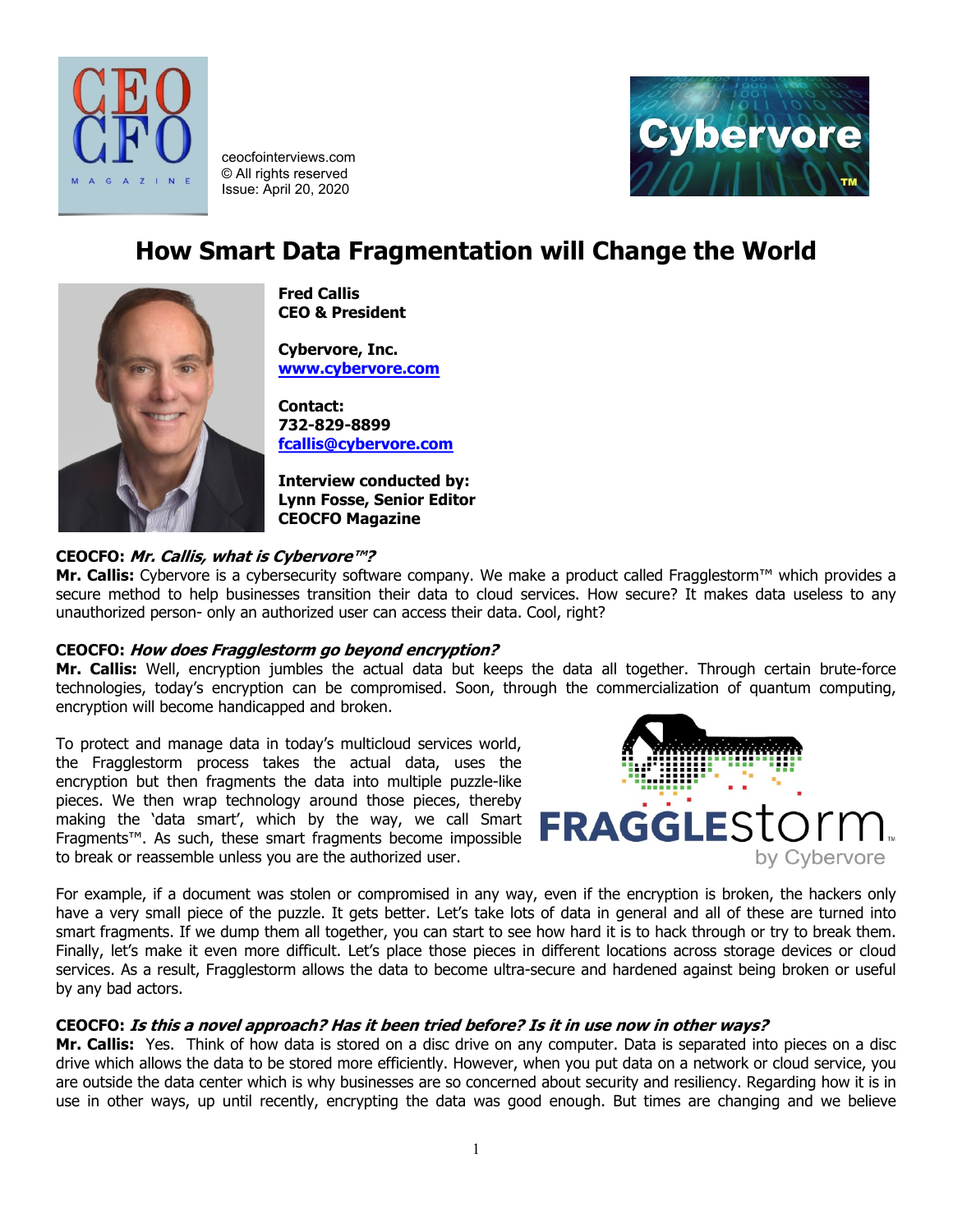encryption plus Fragglestorm can fill the void specifically against encryption-breaking systems such as quantum computing.

Our approach enables the fragments themselves to reassemble into a file when authenticated credentials are presented. In today's marketplace other companies may use fragmentation, but no one has developed software that simultaneously assures availability, accessibility, security and ransomware recovery into one product.

## **CEOCFO: How do you create a system that will do this? How do you separate the data and how do you put it back together?**

**Mr. Callis:** It is based upon mathematical algorithms and processes. There is a lot of detail that goes into how fragments are made and how they are made smart. They are connected almost a little bit like the blockchain concept, but it is not public blockchain. It is more of a private blockchain built for performance. As such, a smart fragment would know another smart fragment; how they all go together. You cannot even come up with fake fragments, because they are intelligent to each other. Awesome, right?

### **CEOCFO: Who is using this?**

**Mr. Callis:** Right now we are a software startup. We have early adopter customers that wish to remain anonymous and we have a product release scheduled for the end of this year.

### **CEOCFO: Who would be the most likely types of companies, industries or size of organizations that you would be targeting? Who needs this more than others?**

**Mr. Callis:** Our initial target market is small to medium-size businesses. They are the biggest targets of cybercriminals and we can help them the most. As far as industry verticals: healthcare, financial services, and legal/accounting.

# **"Fragglestorm is as disruptive a technology to cybersecurity as the disk drive was to the computer."- Fred Callis**

## **CEOCFO: Would you be working through MSPs or would you be looking at reaching the end customer directly?**

**Mr. Callis:** We work through both MSPs and carriers to offer Fragglestorm. They are market-positioned between their users and cloud services which makes them ideal to work with. Fragglestorm offers MSPs and carriers new ways to further protect their customers as they transition their data to multiple cloud providers. To them, this is a competitive value.

## **CEOCFO: When you are speaking to the right person, do they recognize the concept and the effectiveness?**

**Mr. Callis:** Yes. The example I use is: take your name and social security number as one saved document. By using Fragglestorm, the document is encrypted and then fragmented. Those pieces are wrapped in our secret sauce, copied or replicated as well as versioned into multiple copies. These pieces are then intelligently stored across different locations which could include on-premise devices, PCs/servers, or multiple cloud services. The value here is even if the data is stolen, the hackers only have a piece - if they can break it. That is how Fragglestorm makes data ultra-secure and manageable anywhere.

## **CEOCFO: Would this be in conjunction with other security measures? How does this come together?**

**Mr. Callis:** We complement other security solutions - we do not replace them. In other words, sometimes the hackers get in or a virus infects computers and servers. They will always need other security products to help them. We are the last line of defense. What we do is make the data useless to any unauthorized user no matter where the data is located; only an authorized user can access and reassemble their data.

## **CEOCFO: Are you seeking funding, partnership or investment as you move forward?**

**Mr. Callis:** Yes. We need money to grow. We have a great management team which is experienced in building new businesses. But in this cybersecurity marketplace, rapid growth requires capital and strategic alliances. It takes a village. We are in a business where hopefully, a.k.a. through hard work, we can align with the right lead investment firm.